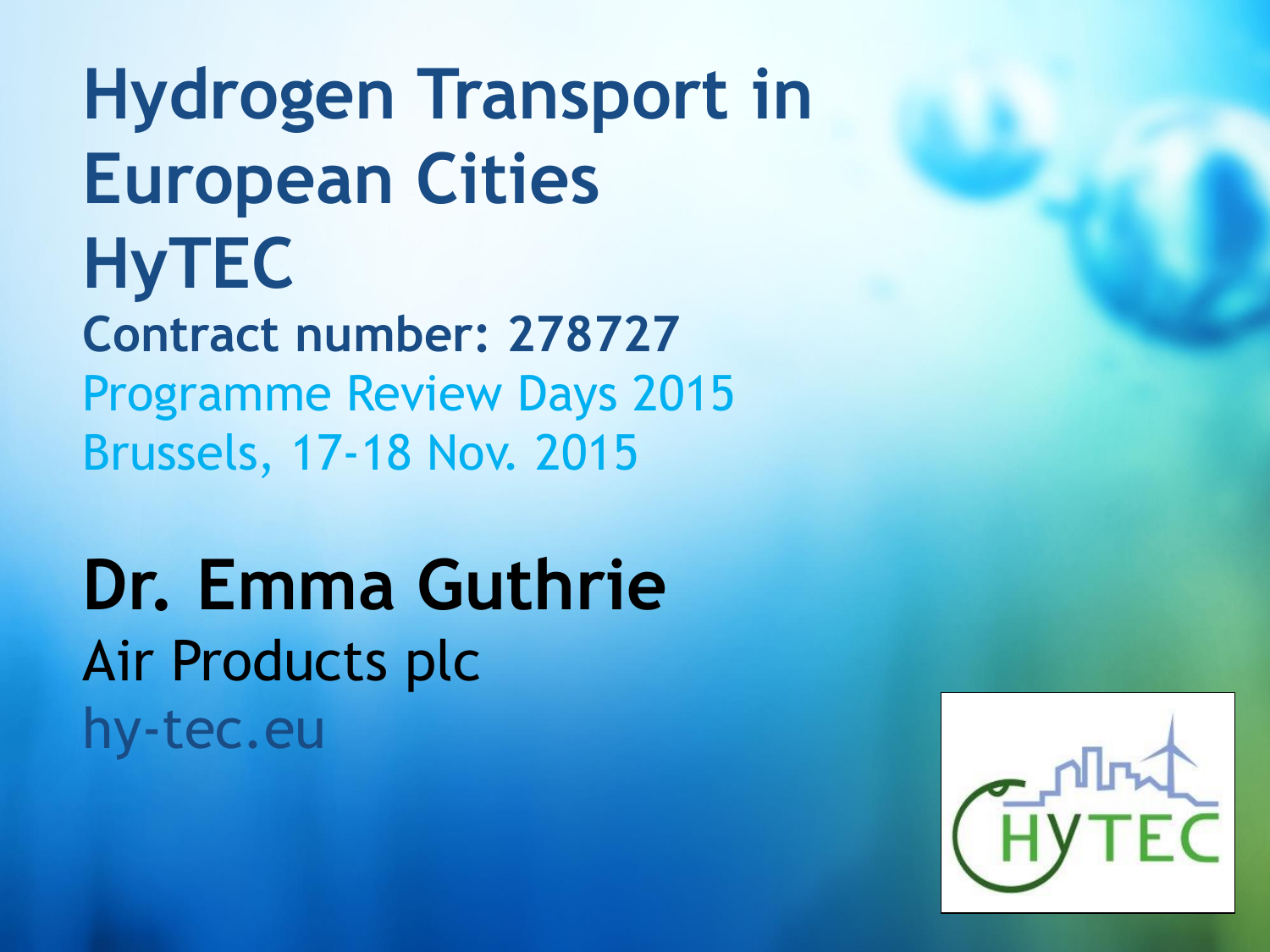# **HyTEC PROJECT OVERVIEW**

- Call topic : SP1-JTI-FCH.2010.1.1
- Application Area: LARGE-SCALE DEMONSTRATION OF ROAD VEHICLES AND REFUELLING INFRASTRUCTURE III
- Dates: 1<sup>st</sup> Sept 2011 31<sup>st</sup> August 2015 (48 months), project has completed
- Project budget: €29.1m, FCH JU funding €11.95m, EC contribution of 41.1%
- Aim: Delivery of  $H_2$  transport centres into London, Copenhagen & Oslo
- Project Achievements:
	- Fleets of hydrogen fuel cell passenger cars in operation in three European Cities
	- London's first fleet of hydrogen fuel cell taxis deployed
	- UK first public fuelling station at Heathrow airport
	- A network of hydrogen fuelling stations in Copenhagen

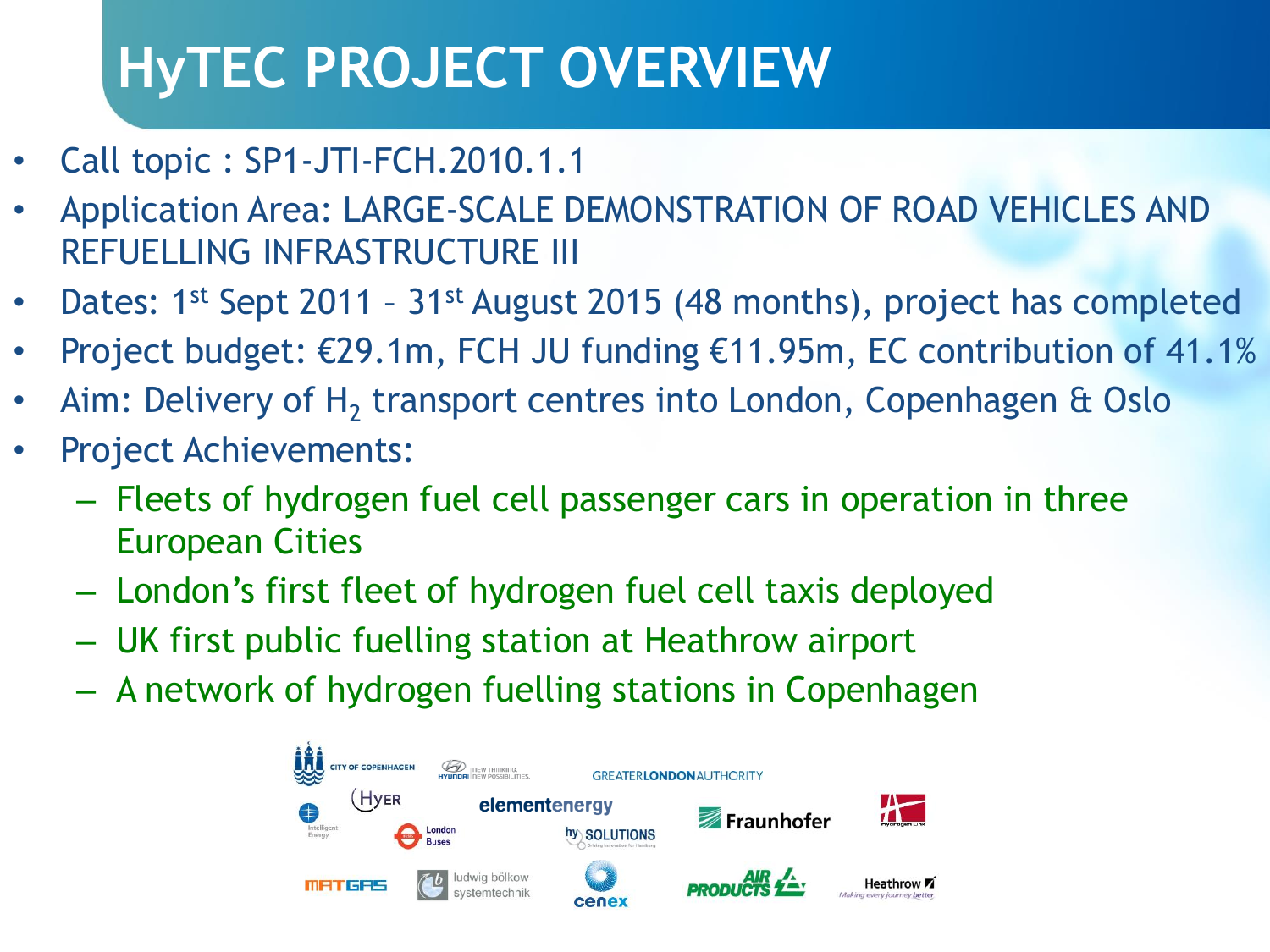## **PROJECT TARGETS & ACHIEVEMENTS:MAIP**

| <b>Programme</b><br>objective/<br>target                                      | Project<br>objective/<br>target                                                                | <b>Final</b><br><b>Achievement</b>                                     | <b>Details</b>                                                                                                                                                                 |
|-------------------------------------------------------------------------------|------------------------------------------------------------------------------------------------|------------------------------------------------------------------------|--------------------------------------------------------------------------------------------------------------------------------------------------------------------------------|
| Light Duty<br>Vehicle<br>deployment                                           | 20                                                                                             | 30                                                                     | 5 fc hybrid taxis in London<br>2 fc passenger cars in London<br>15 fc passenger cars in Copenhagen<br>8 fc passenger cars in Oslo                                              |
| Additional<br>sites &<br>stations                                             | 2 additional<br>sites<br>3 new HRS                                                             | 2 additional<br><b>sites</b><br>4 new HRS                              | • UK's 1st public HRS<br>UK vehicles used a 2nd HRS in<br>London<br>• 3 new HRS in the Copenhagen area<br>In Oslo, vehicles used existing HRS,<br>increasing their utilisation |
| Establish a<br>commercial<br>EUH <sub>2</sub><br>refuelling<br>infrastructure | Roadmap to<br>establish a<br>commercial<br>$EU H$ <sub>2</sub><br>refuelling<br>infrastructure | Rollout<br>strategies /<br>partnerships<br>in UK $a$<br><b>Denmark</b> | Rollout strategy reports for<br>Copenhagen and London<br>• 'Statement of collaboration' signed<br>by HyTEC regional/city partners at<br>final project event                    |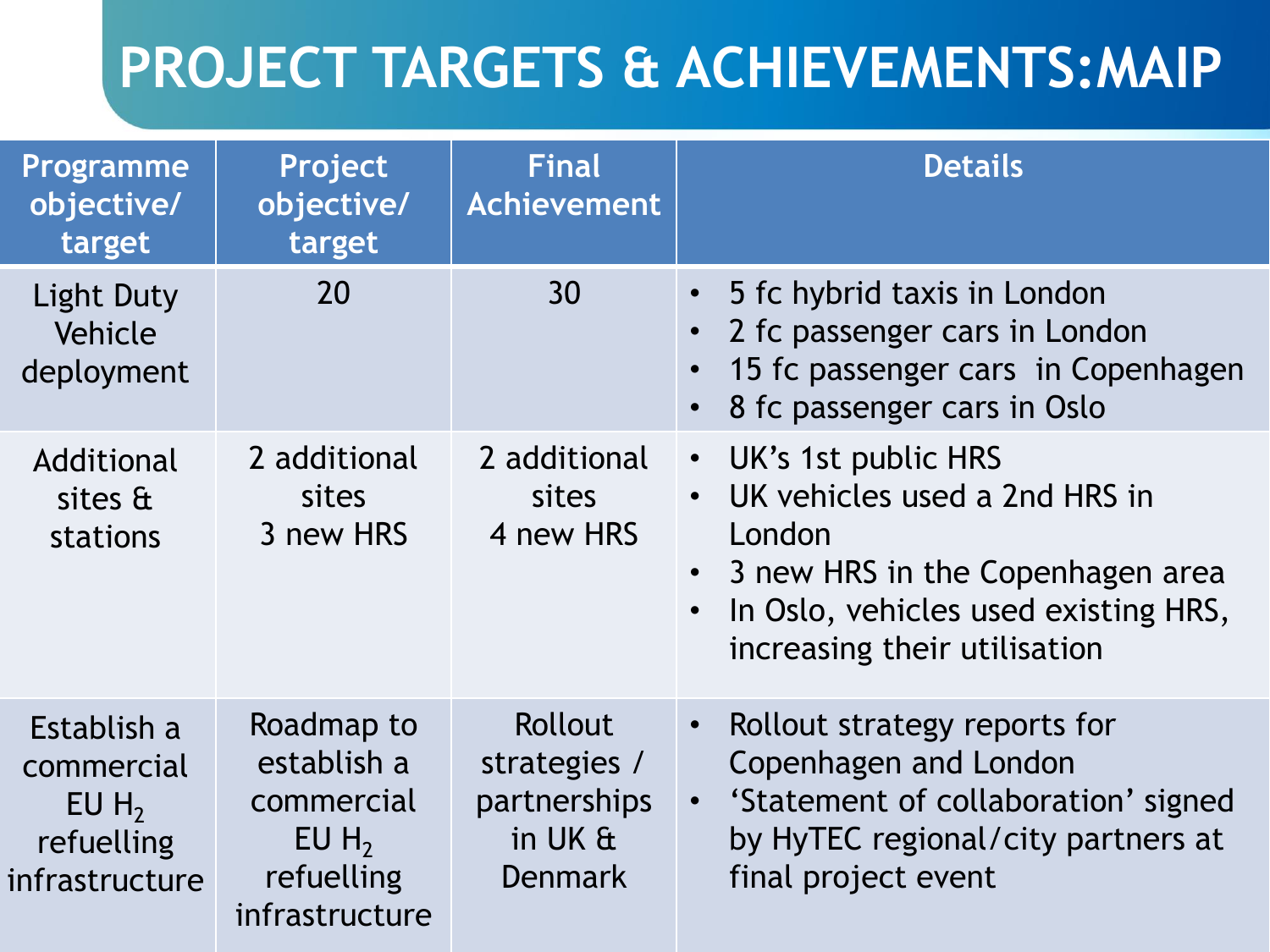## **PROJECT TARGETS AND ACHIEVEMENTS:AIP**

| <b>Programme</b><br>objective/<br>target | Project<br>objective/<br>target                                                                                                   | <b>Final</b><br><b>Achievement</b>                                        | <b>Details</b>                                                                                                                                                                                |
|------------------------------------------|-----------------------------------------------------------------------------------------------------------------------------------|---------------------------------------------------------------------------|-----------------------------------------------------------------------------------------------------------------------------------------------------------------------------------------------|
| Vehicle<br>Reliability                   | <b>Mean Time</b><br><b>Between Failure</b><br>(MTBF) > 1,000<br>km                                                                | Vehicle<br>reliability<br>MTBF >1,000<br>km                               | Achieved<br>$\bullet$                                                                                                                                                                         |
| Vehicle<br>availability                  | >95%                                                                                                                              | >95%                                                                      | Achieved<br>$\bullet$<br>95% - 99% (average - depending<br>$\bullet$<br>on vehicle type and location)                                                                                         |
| Refuelling<br>Capacity                   | <b>Stations</b><br>refuelling at 35<br>& 70 MPa, with<br>capacity of 50kg<br>& potential for<br>extension to<br>200 <sub>kg</sub> | 35 and 70 MPa,<br>with potential<br>for extension to<br>200 <sub>kg</sub> | London HRS 35 & 70 MPa -<br>$\bullet$<br>capacity of 50kg with potential<br>to extend up to 200 kg<br>Copenhagen 3 x HRS - 70 Mpa<br>$\bullet$<br>each able to dispense up to<br><b>200kg</b> |
| <b>Station</b><br>availability           | >98%                                                                                                                              | >98%                                                                      | • 95% - 99% (average - depending<br>on vehicle type and location)                                                                                                                             |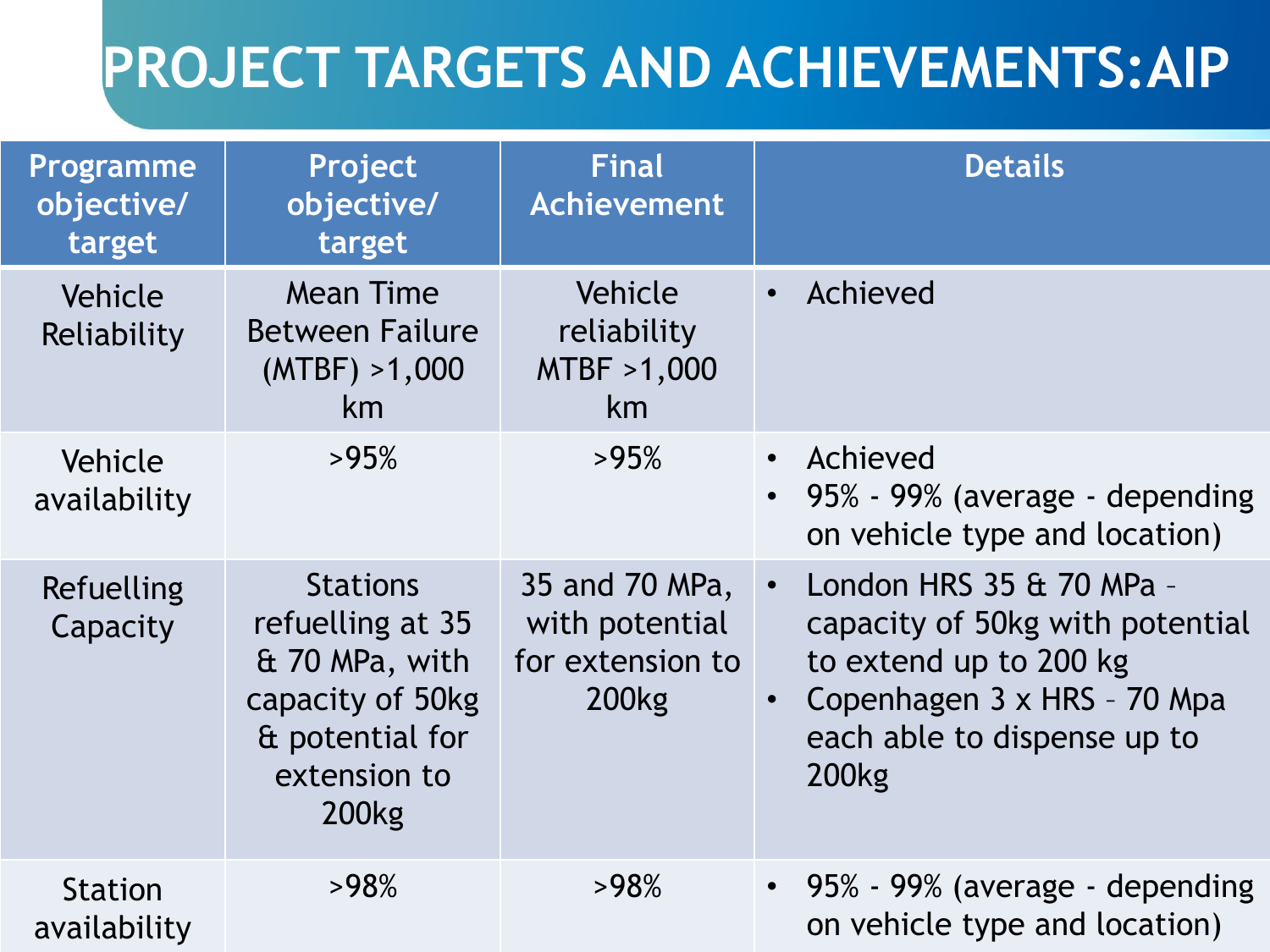# **PROJECT TARGETS AND ACHIEVEMENTS**

- London: Project achievements
	- Deployment of 5 fuel cell hybrid taxis into London in July 2012
	- Operation of the taxis, to support activity in the Olympic Games and to achieve performance targets.
	- Deployment of the UK's first publically accessible HRS in July 2012
	- Delivery of 2 Hyundai ix35 FCEVs in 2014, used by staff of TfL
- Copenhagen: Project achievements
	- Deployment of 15 FCEVs in September 2012
	- Deployment of 3 HRS in the Copenhagen area
	- $-$  An H<sub>2</sub> infrastructure expansion analysis, used in the national hydrogen transport plan for Denmark
- Oslo: Project achievements
	- Delivery of a fleet of 8 fuel cell cars in Oslo in September 2014
- Legacy:
	- Hyundai ix35 FCEVs continue to operate in the partner cities
	- The HRS in London and Copenhagen operate as part of the HyFIVE project
	- The partner cities / regions signed a statement to encourage future collaboration in the area of hydrogen transport









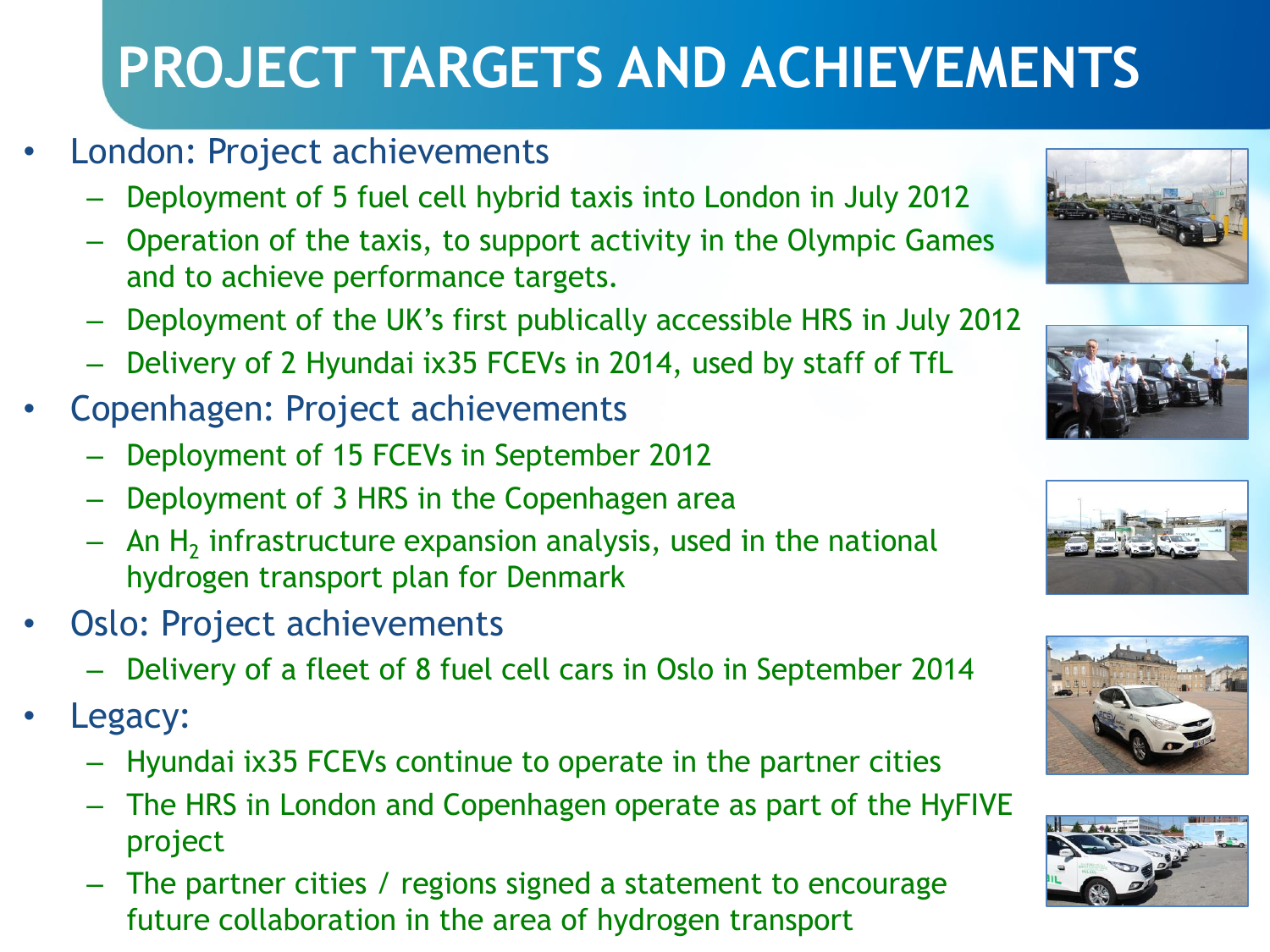#### **RISKS AND MITIGATION**

- HyTEC achieved the majority of its targets
- The project encountered some difficulties when one partner (LTI) went into administration and had to leave the project
- The targets for the fuel cell taxi operation were reconfigured and these targets were achieved
- Budget was reallocated to allow for fuel cell passenger car deployment in London and Oslo
- The London HRS achieved 95% availability (against a target of 98%). It is expected that the 98% will be achieved as the HRS continues operation as part of HyFIVE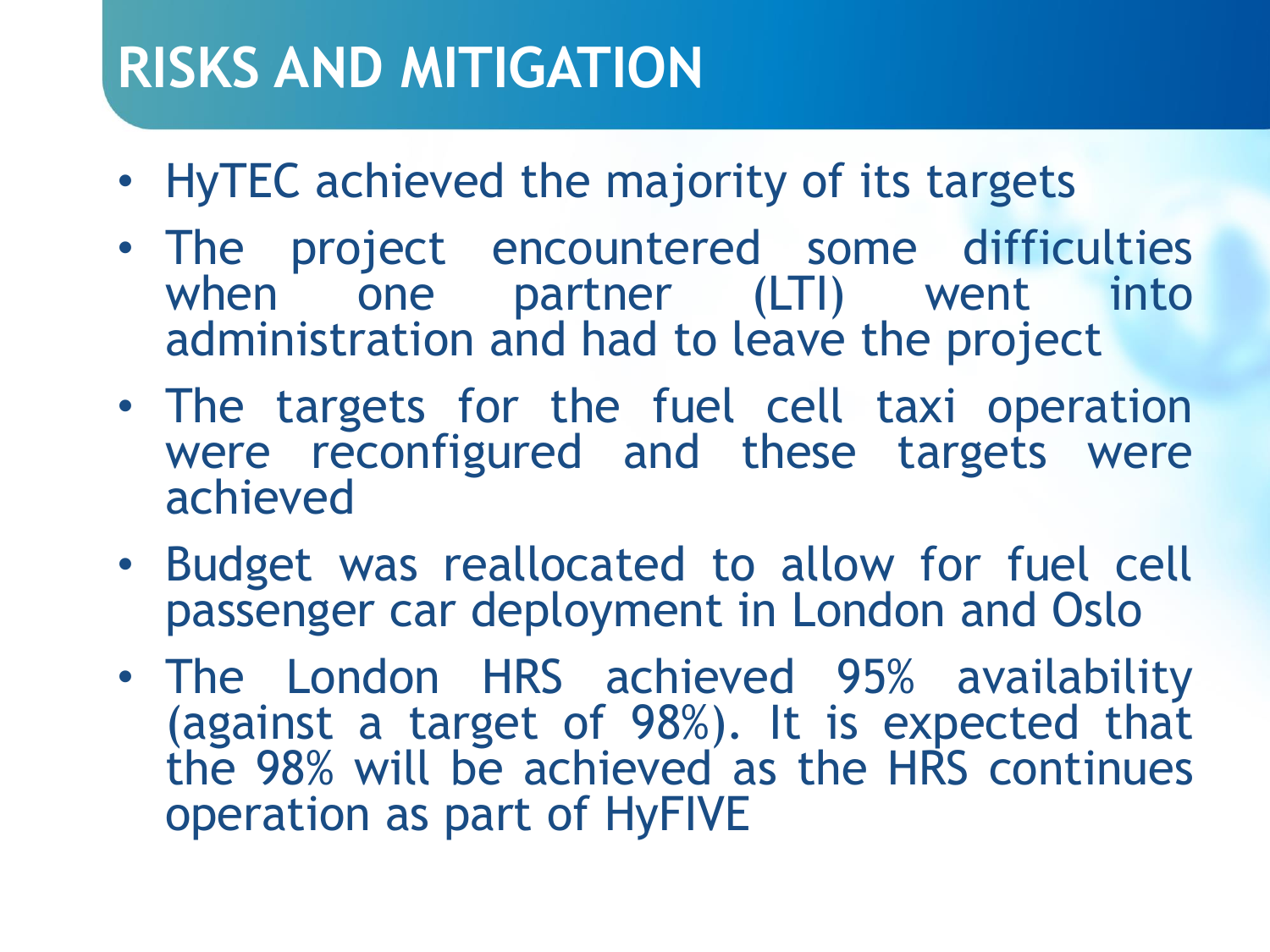#### **SYNERGIES WITH OTHER PROJECTS AND INITIATIVES**

- The HyTEC deliverables in London and Copenhagen were complemented with additional project funding:
	- Innovate UK (LHNE): second HRS in London and 4 FCEVs
	- NextMove (INTERREG): funding for 6 of the 15 passenger cars deployed in Copenhagen
	- In the UK, the two HRS received funding from the UK government (OLEV). Funding supporting upgrades to the HRS to enhance the end user experience
- HyTEC created the basis for HyFIVE
	- HyFIVE is increasing the level of infrastructure and vehicle deployment and includes London and Copenhagen as two of the project clusters
- The infrastructure expansion analysis for Denmark and London that have been carried out in HyTEC supports national and city level deployment plans for hydrogen transport
- At the final HyTEC dissemination event, a statement of collaboration was signed by senior representatives of the region of Arkershus, Copenhagen, Hamburg and London. This stated their desire to work together to further the deployment of hydrogen transport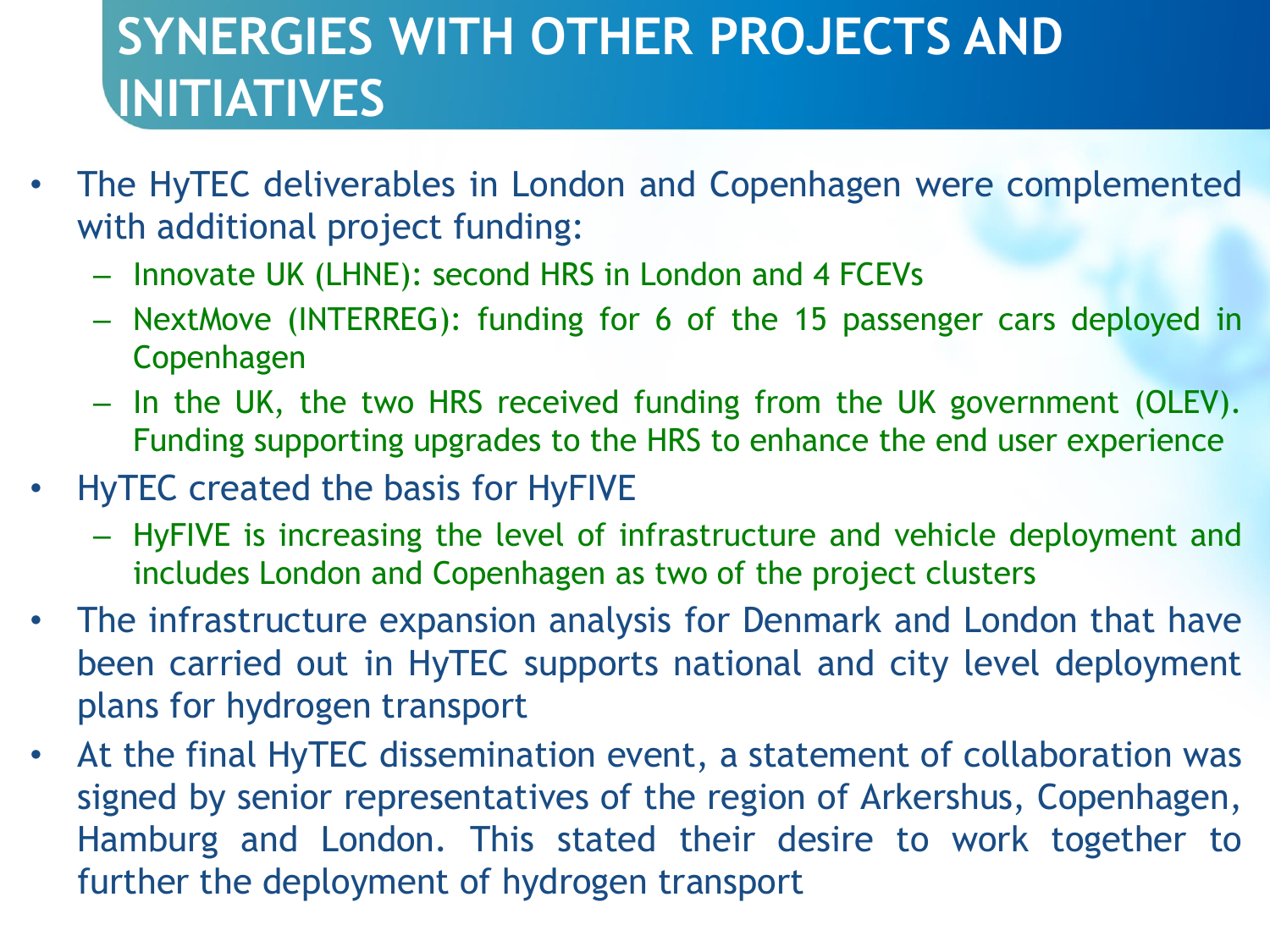### **HORIZONTAL ACTIVITIES**

- As part of the vehicle and infrastructure deployment, a programme of work related to safety and certification activities was completed
- Environmental assessment reports were completed on the vehicles and fuelling stations operating in the project
- Training was carried out so that end users could use the vehicles and fuelling stations unaided
- Expert symposia took place in Hamburg in April 2013 and Copenhagen in June 2014
	- These events brought together international experts from the public and private sectors to discuss the role of cities and regions in supporting the rollout of hydrogen transport
	- They provided a forum for sharing lessons learnt and international best practice
	- A resulting 'Best Practice Guide' was created, with the aim of sharing with cities and regions across Europe that have an interest in becoming early adopter areas for hydrogen transport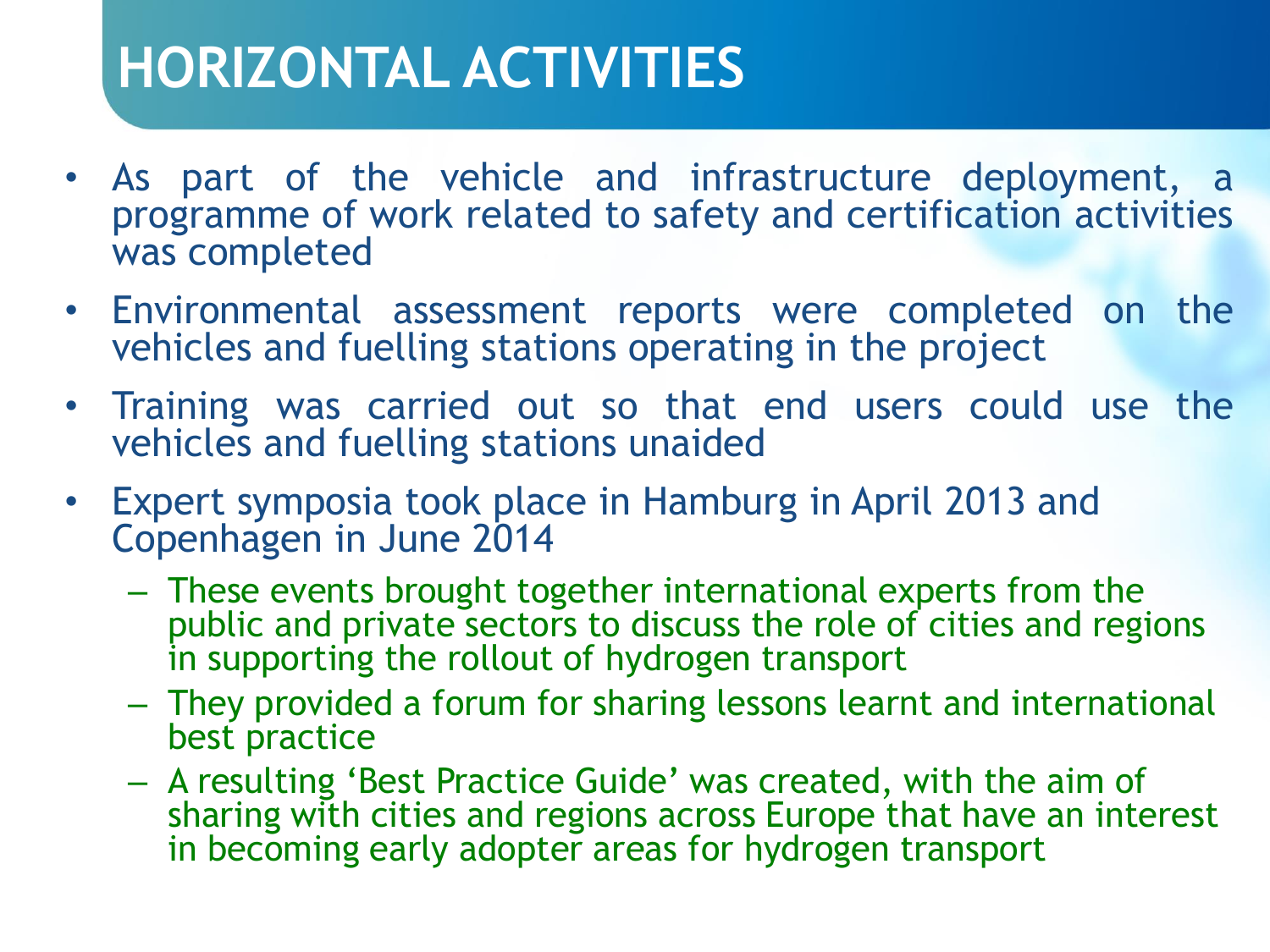### **DISSEMINATION ACTIVITIES**

- A project website was created (hy-tec.eu) with regular updates provided. The website will continue to be live until August 31st 2016, giving access to all final public reports
- A series of 5 project newsletters provided regular updates on the project to over 7,000 contacts across Europe
- Over 30 separate dissemination events took place each in London and in Copenhagen – these include events at the HRS and presentations at technical conferences
- The taxis brought a high level of public profile to through activity at the London Olympic Games